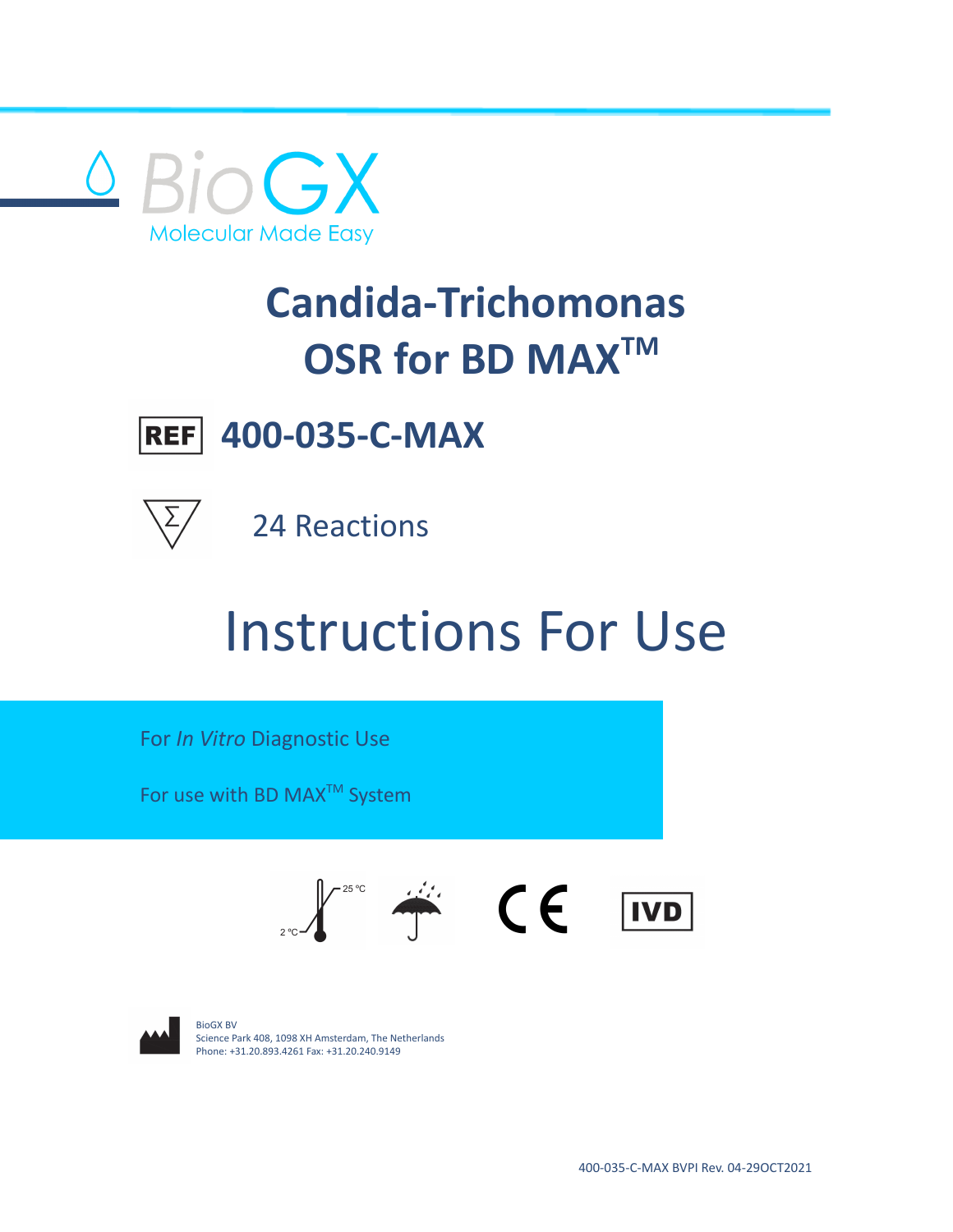

## **PROPRIETARY NAME**

BioGX Candida-Trichomonas – OSR for BD MAX<sup>™</sup>

## **INTENDED USE**

The BioGX Candida-Trichomonas - OSR for BD  $MAX^{TM}$  is a multiplex real-time polymerase chain reaction (PCR) assay for use on the BD MAX<sup>™</sup> for the qualitative detection of the presence of DNA from *Candida albicans* (ITS2 gene<sup>1,2</sup>), *Candida glabrata* (*ITS2* gene1,2 ), *Candida krusei* (*ITS2* gene1,2 )*, Trichomonas vaginalis* (repeated DNA target gene<sup>3</sup>) and a DNA Sample Processing Control (SPC) from the following specimens:

- Cervical swab samples in Hologic ThinPrep<sup>®</sup>
- Vaginal swab samples in Copan UTM<sup>®</sup>

The assay can only be performed on the BD  $MAX^{TM}$  automated nucleic acid extraction and real-time PCR instrument using the BD MAX<sup>™</sup> ExK<sup>™</sup> DNA-3 extraction strip and the accompanying BioGX UDP file.

The BD MAX<sup>™</sup> extraction reagent contains a Sample Processing Control (SPC) DNA, the presence of which is also detected by the BioGX multiplex assay. This SPC serves as a control for the extraction of nucleic acids from the sample and as an internal amplification control. No external addition of SPC by the user is required.

The multiplex PCR assay is provided in a BioGX proprietary Sample-Ready<sup>™</sup> lyophilized format sealed in a BD MAX<sup>™</sup> tube. Each tube contains all PCR components such as primers, probes, enzymes, dNTPs, MgCl<sub>2</sub>, and buffers required for real-time PCR-based testing of one sample.

## **SUMMARY AND EXPLANATION**

Candidiasis is a fungal infection caused by yeasts that belong to the genus *Candida. Candida* yeasts normally reside in the intestinal tract and can be found on mucous membranes and skin without causing infection; however, overgrowth of these organisms can cause symptoms to develop. While there are over 150 known species of *Candida,* only 15 of these are known to cause infections in humans. The most common species that cause infections are *Candida albicans, Candida glabrata, Candida parapsilosis, Candida tropicalis,* and *Candida krusei.* The most predominant strain is *Candida albicans* which makes up 85-95% of yeast strains isolated from the vagina. Of the remainder of non-albicans isolates, the most common is *Candida glabrata.*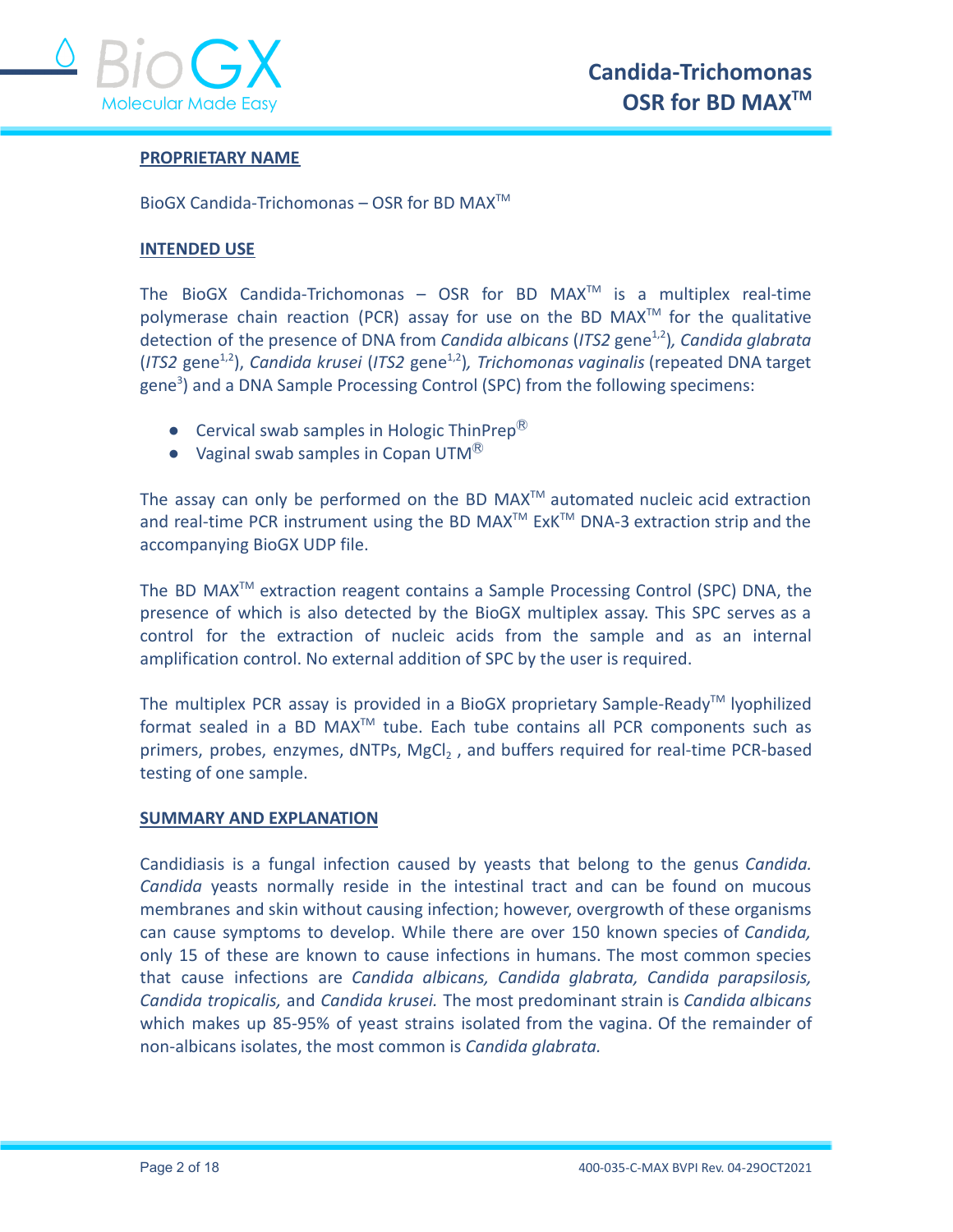

Vaginal candidiasis, also referred to as a "yeast infection", is generally mild. However, some women can develop severe infections that involve redness, swelling, and cracks in the wall of the vagina. Infections caused by *Candida* affect approximately 75% of women at least once during their lives, most frequently in women of childbearing age. In the United States, vaginal candidiasis is the second most common type of vaginal infection after bacterial infections.

*Candida* can be isolated from the vagina of asymptomatic healthy women which means that a diagnosis of vulvovaginal candidosis requires a correlation of clinical findings, microscopic examination, vaginal culture, and molecular testing.

Trichomoniasis is a parasitic infection of *Trichomonas vaginalis* that can cause mild irritation or severe inflammation, generally in the lower genital tract for women and the urethra for men. Infection with *Trichomonas* is a very common sexually transmitted disease and is estimated to be present in over 3.7 million people in the US. Only about 30% of individuals infected with *Trichomonas* exhibit symptoms of trichomoniasis<sup>4-6</sup>.

The BioGX Candida-Trichomonas – OSR for BD MAX $^{TM}$  is a real-time PCR multiplex qualitative *in vitro* test reagent used by laboratory personnel trained in real-time PCR methodology to aid in the diagnosis of colonization of *Candida* species and *Trichomonas vaginalis* DNA extracted from patient samples from cervical and vaginal swab samples using the automated BD MAX**TM** system.

## **PRINCIPLES OF THE PROCEDURE**

The BioGX Candida-Trichomonas – OSR for BD MAX<sup>TM</sup> is to be used with the BD MAX<sup>TM</sup> Open System for automated patient sample processing and molecular analysis. The BD MAX<sup>™</sup> System uses a combination of lytic and extraction reagents to perform cell lysis and nucleic acid extraction. Following enzymatic cell lysis at elevated temperature, the released nucleic acids are captured by magnetic affinity beads. To control for extraction efficiency, a DNA Sample Processing Control is included in each BD MAX<sup>™</sup> DNA Extraction Tube. The beads with bound nucleic acids are washed and the nucleic acids are eluted by heat in an elution buffer. The eluted nucleic acid is then mixed with the BioGX Rehydration Buffer, which is then transferred to the BioGX Sample-Readv<sup>™</sup> lyophilized Master Mix tube in order to rehydrate the Sample-Ready™ lyophilized Master Mix. The rehydrated mix of amplification reagent and nucleic acid is then dispensed into the BD MAX<sup>™</sup> PCR Cartridge. Microvalves in the BD MAX<sup>™</sup> PCR Cartridge are sealed by the system prior to initiating PCR to prevent evaporation and amplicon contamination.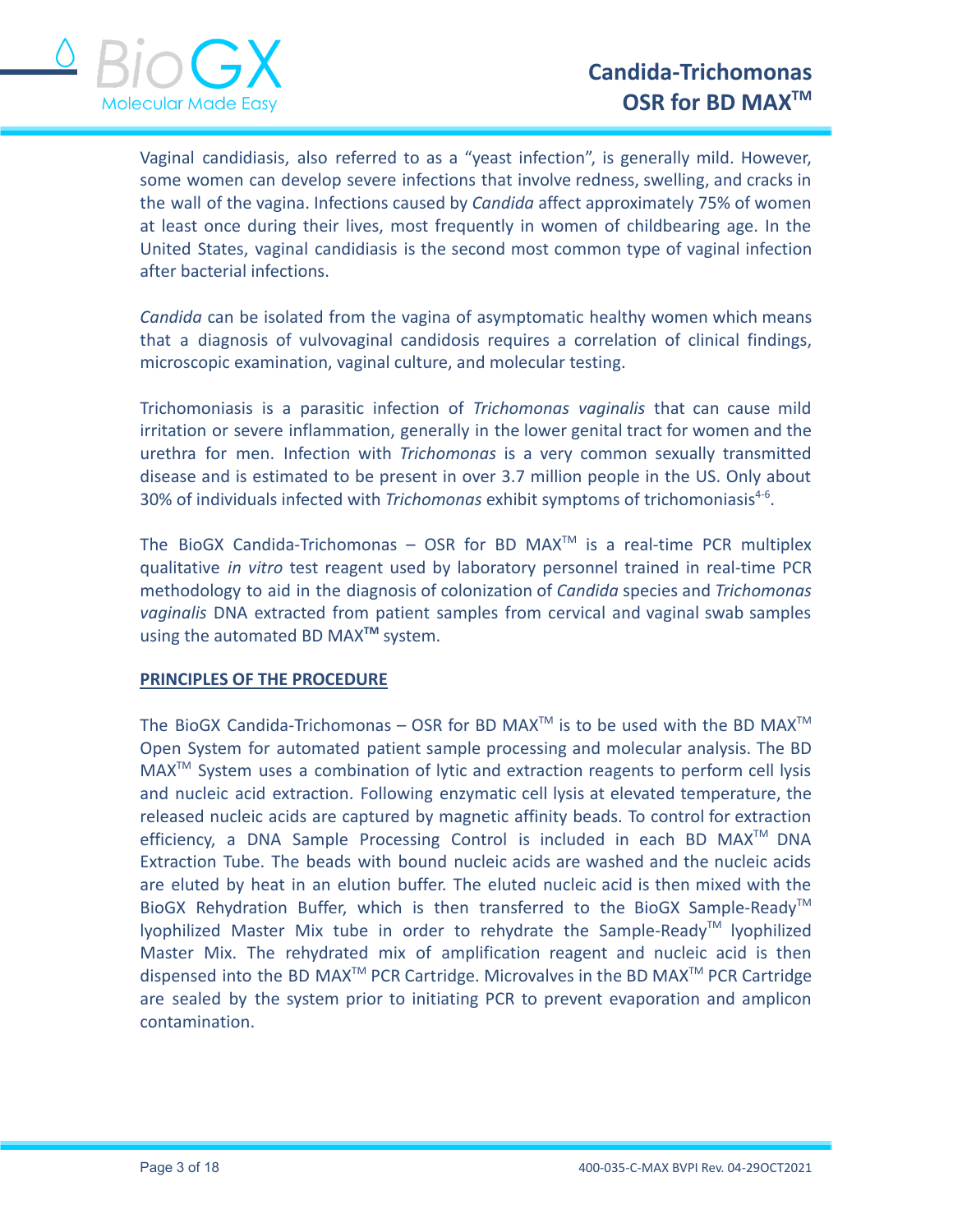

The amplified DNA targets are detected using hydrolysis probes labeled at one end with a fluorescent reporter dye (fluorophore) and at the other end with a quencher moiety. Probes labeled with different fluorophores are used to detect specific amplicons originating from *Candida albicans, Candida glabrata, Candida krusei, Trichomonas vaginalis,* and a Sample Processing Control in five (5) different optical channels of the BD MAX<sup>™</sup> System:

- *Candida glabrat*a 475/520 channel
- *Candida albicans* 530/565 channel
- *Candida krusei* 585/630 channel
- *Trichomonas vaginalis* 630/665 channel
- Sample Processing Control 680/715 channel

When the probes are in their native state, the fluorescence of the fluorophore is quenched due to its proximity to the quencher. However, in the presence of their specific target cDNA, the probes hybridize to their complementary sequences and are hydrolyzed by the 5'-3' exonuclease activity of the DNA polymerase as it synthesizes the nascent strand along the DNA template. As a result, the fluorophores are separated from their quencher molecules and fluorescence is emitted. The amount of fluorescence detected in the five (5) optical channels used for the BioGX Candida-Trichomonas – OSR for BD MAX<sup>™</sup> is directly proportional to the quantity of the corresponding probe that is hydrolyzed, and therefore proportional to the amount of synthesized target. The BD MAX<sup>™</sup> System measures these signals at the end of each amplification cycle in real time, and interprets the data to provide a qualitative result for each of the above targets.

## **REAGENTS**

| Qty | <b>REF</b>  | <b>Contents</b>                                                                                                                                                                                        | <b>Tests</b> |
|-----|-------------|--------------------------------------------------------------------------------------------------------------------------------------------------------------------------------------------------------|--------------|
|     | 400-035-MAX | <b>BioGX Candida-Trichomonas - OSR for BD</b>                                                                                                                                                          | 24 tests     |
|     |             | <b>MAX<sup>TM</sup></b>                                                                                                                                                                                | per          |
|     |             | Sample-Ready <sup>™</sup> lyophilized PCR Master Mix containing<br>polymerase, nucleotides, specific molecular primers and probes,<br>Sample Processing Control-specific molecular primers and probes. | pouch        |
|     | 800-028-C   | <b>BioGX Rehydration Buffer Tube (C) Open System</b>                                                                                                                                                   | 24 tests     |
|     |             | Reagents for BD MAX <sup>™</sup>                                                                                                                                                                       | per          |
|     |             | Reagent tube containing BioGX Rehydration Buffer for use in<br>Lyophilized PCR Master Mix rehydration.                                                                                                 | pouch        |

**NOTE:** Safety Data Sheets (SDS) are available at www.biogx.com or by request.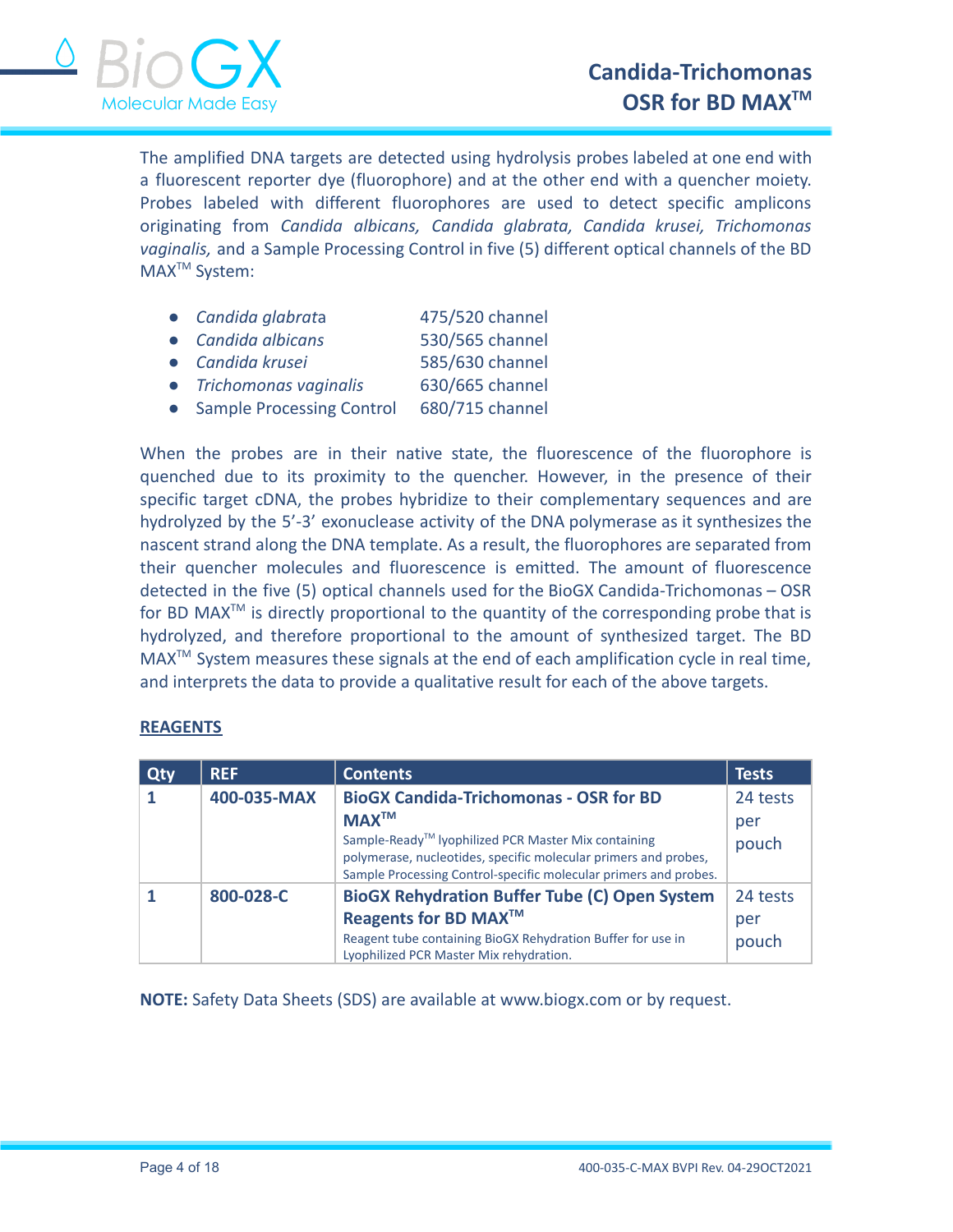## **EQUIPMENT AND MATERIALS REQUIRED BUT NOT PROVIDED**

- BD MAX<sup>™</sup> automated nucleic acid extraction and real-time PCR instrument
- BD MAX<sup>™</sup> ExK<sup>™</sup> DNA-3 (BD catalog no. 442822).
	- Extraction Kits include Sample Buffer Tubes (SBT), Septum Caps, Extraction Tubes, and Unitized Reagent Strips sufficient for 24 tests.
- BD MAX<sup>™</sup> PCR Cartridges (BD catalog no. 437519).
- $\bullet$  Hologic ThinPrep<sup>®</sup> or Copan UTM<sup>®</sup> collection device.
- Vortex Genie 2 Vortexer (VWR catalog no. 58815-234) or equivalent.
- Disposable nitrile gloves.
- $\bullet$  BioGX lyophilized Positive Control Template DNA Beads (10<sup>5</sup> copies/bead).
	- o Candida albicans BioGX part number 720-0038
	-
- o Candida glabrata BioGX part number 720-0039
	- o Candida tropicalis BioGX part number 720-0042
		-
	- o Trichomonas vaginalis BioGX part number 720-0152

## **WARNINGS AND PRECAUTIONS**

- BioGX Viral Meningitis HSV/VZV  $-$  OSR for BD MAX<sup>™</sup> can only be performed on the BD MAX<sup>™</sup> automated nucleic acid extraction and real-time PCR instrument using the BD MAX<sup>™</sup> ExK<sup>™</sup> DNA-3 extraction strip and the accompanying BioGX UDP file.
- Treat all biological specimens, including used Extraction Kits and PCR Cartridges, as if capable of transmitting infectious agents in accordance with safe laboratory procedures such as those described in CLSI Document M29<sup>7</sup> and in Biosafety in Microbiological and biomedical Laboratories<sup>8</sup>.
- Performance characteristics of this test have been established only with the specimen types listed in "Intended Use" section. The performance of this assay with other specimen types or samples has not been evaluated.
- Do not use the reagents if the protective pouches are open or torn upon arrival.
- Close reagent protective pouches promptly with the zip seal after each use. Remove any excess air in the pouches prior to sealing and store at 2-8 °C.
- Do not remove desiccant from the PCR Master Mix pouches.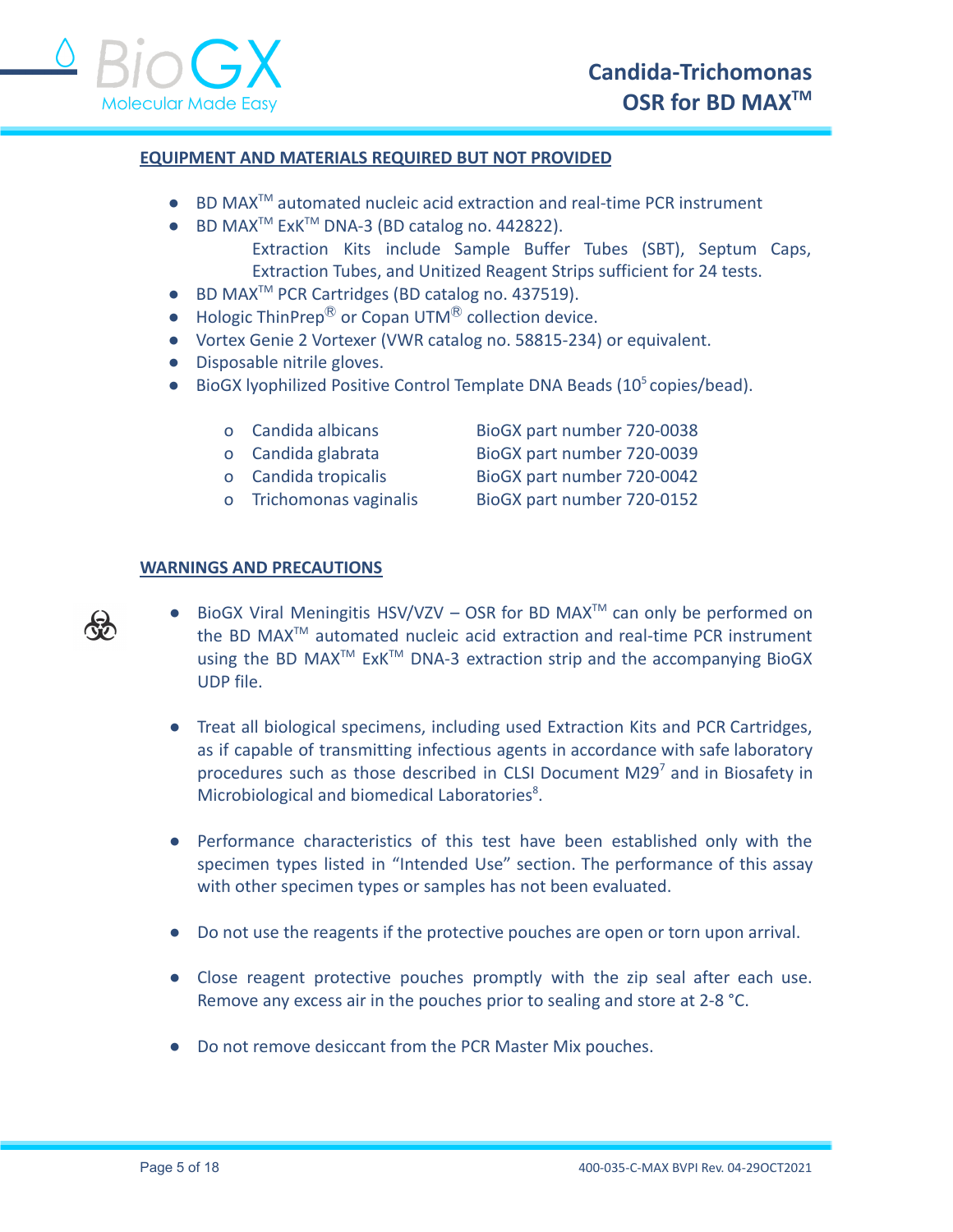

- Do not use Master Mix if the desiccant is not present or is broken inside the Master Mix pouches.
- Do not use reagent tubes if the foil seal has been opened or damaged.
- Do not mix reagents from different pouches and/or kits and/or lots.
- Do not use expired reagents and/or materials.
- Each Master Mix and BioGX Rehydration Buffer tube is used to process a single sample. Do not reuse Master Mix or BioGX Rehydration Buffer tubes.
- Refer to BD MAX<sup>™</sup> ExK<sup>™</sup> DNA-3 Extraction Kit Instructions for information about proper handling, cautions, and proper waste disposal.
- Do not mix septum caps between Sample Buffer Tubes or re-use septum caps as contamination may occur and compromise test results.
- Check BD Unitized Reagent Strips for proper liquid fills (ensure that the liquids are at the bottom of the tubes).
- Do not pipette by mouth.
- Do not smoke, drink, or eat in areas where specimens or kits are being handled.
- Dispose of unused reagents and waste in accordance with country, federal, provincial, state, and local regulations.
- Use clean gloves when handling extraction kit components and PCR reagents and buffer tubes.

## **STORAGE AND STABILITY**

- BioGX recommends long-term storage at 2-25°C. Refer to the product pouch label for shelf life duration.
- Reagents are stable at a temperature range of 2-30°C during shipment for 5 days.
- Reagents have been tested to demonstrate optimal performance when stored properly and consumed by the Expiration Date. Long-term stability studies are ongoing and the Expiration Date will be amended as additional data is available.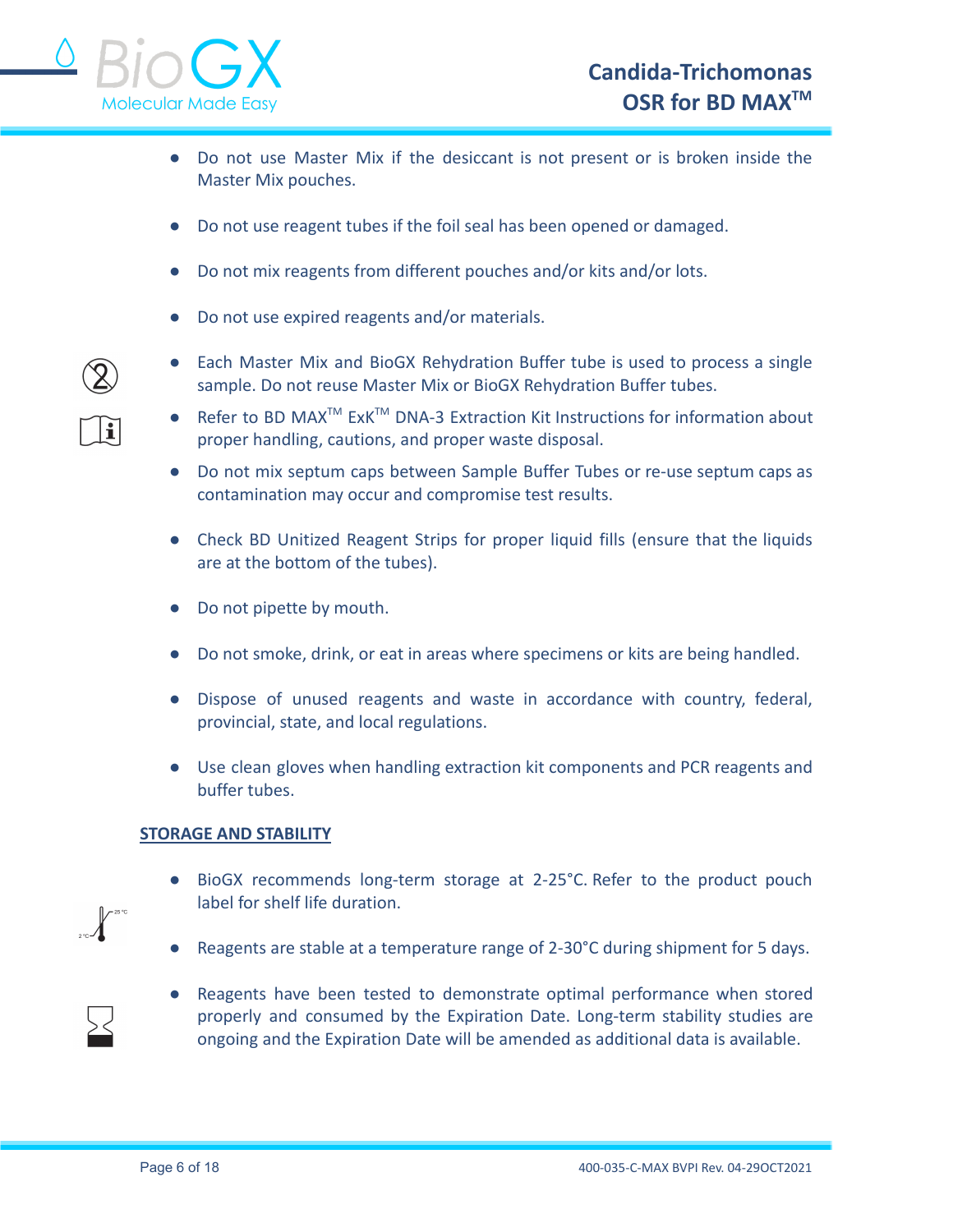



- Avoid exposing the reagents (lyophilized or rehydrated) to direct sunlight or long-term ambient lighting.
- Tightly reseal the pouch with unused reactions and immediately return to a refrigerator after opening.



● Avoid exposure to moisture and use the entire contents of the opened pouch within 2 months.

## **INSTRUCTIONS FOR USE**

## **Install the BioGX Electronic User Defined Protocol on the BD MAXTM**

It will be necessary to import an Electronic User Defined Protocol (eUDP) onto the BD MAX<sup>™</sup>. The most current eUDP is available for download at www.biogx.com by using the drop down menu at the top right of the home page. Select "Education Center'' then select "Int. Product Documents''. Choose the appropriate product number under "Instructions for Use Manual & Product Inserts'' and download the eUDP. Please refer to the BD MAX<sup>™</sup> user manual<sup>9</sup> for uploading instructions.

## **Specimen Collection/Transport**

Cervical swab samples in Hologic ThinPrep<sup>®</sup> or vaginal swab samples Copan UTM<sup>®</sup> specimens should be collected, transported, and stored according to institutional and laboratory standard operating procedures.

## **Specimen Preparation**

## **Cervical swab samples in Hologic ThinPrep**Ⓡ

Thoroughly vortex the sample prior to addition to the SBT. Pipette 200 μL of specimen into the Sample Buffer Tube (SBT), aseptically place the BD<sup>™</sup> septum cap on each SBT. Pulse vortex the SBT for 1-3 seconds, and load the SBT into the extraction tray.

## **Vaginal swab samples in Copan UTM**Ⓡ **(3 mL collection volume)**

Thoroughly vortex the sample prior to addition to the SBT. Pipette 100 μL of specimen into the Sample Buffer Tube (SBT), aseptically place the BD<sup>™</sup> septum cap on each SBT. Pulse vortex the SBT for 1-3 seconds, and load the SBT into the extraction tray.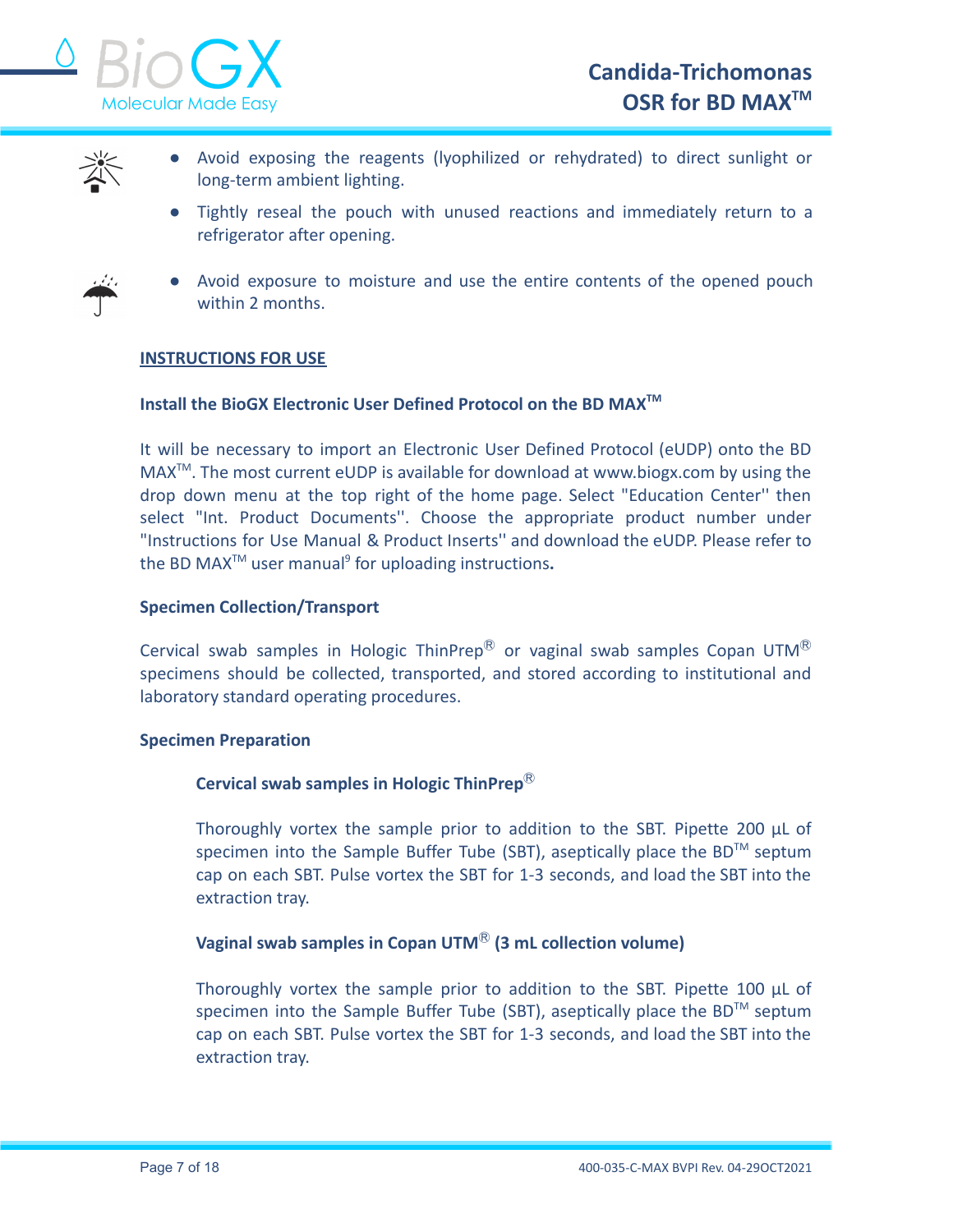

## **Vaginal swab samples in Copan UTM**Ⓡ **(1mL collection volume)**

Thoroughly vortex the sample prior to addition to the SBT. Pipette 50 μL of specimen into the Sample Buffer Tube (SBT), aseptically place the BD<sup>™</sup> septum cap on each SBT. Pulse vortex the SBT for 1-3 seconds, and load the SBT into the extraction tray.

## **Other Sample Types**



This assay has been optimized for use with the sample types and volumes described above. Use of any other specimen type, collection method, or sample volumes may be inhibitory to the PCR or disrupt extraction without appropriate Guardrail and processing volume adjustments. BioGX does not make claims for processing methods or sample types other than those described in this product insert.

## **Setting up the Unitized Reagent Strip on the BD MAXTM**

- 1. Wear nitrile gloves when handling Sample-Ready<sup>™</sup> Iyophilized reagents to reduce the generation of static charges. DO NOT use latex gloves.
- 2. Use only BD MAX<sup>TM</sup> ExK<sup>TM</sup> DNA-3 extraction kits with the BioGX Candida-Trichomonas – OSR for BD MAX<sup>™</sup>. DO NOT use BD MAX<sup>™</sup> Master Mix or the blank 0.3 mL conical tubes from the BD MAX<sup>™</sup> ExK<sup>™</sup> DNA-3 extraction kit.
- 3. Load one extraction cartridge into the extraction tray per specimen to be tested.
- 4. Snap one BD MAX<sup>™</sup> ExK<sup>™</sup> DNA-3 Extraction Tube into <u>position 1</u> (Snap-1) of each Unitized Reagent Strip (Figure 1).
- 5. Snap one BioGX Sample-Ready<sup>™</sup> lyophilized PCR Master Mix reagent tube into position 2 (Snap-2) of each Unitized Reagent Strip. Check to make sure the Sample-Ready<sup>™</sup> lyophilized cake is at the bottom of the tube prior to inserting into the Unitized Reagent Strip. The funnel-shaped cake may be in any orientation (v, >, ^, <) in the *bottom* of the tube.
- 6. Snap one BioGX Rehydration Buffer tube into position 3 (Snap-3) of each Unitized Reagent Strip. Check to make sure the buffer is at the bottom of the tube prior to inserting into the Unitized Reagent Strip.
- 7. Lift the tray and briefly examine the bottom of each Unitized Reagent Strip to ensure all reagents are at the bottom of each tube.

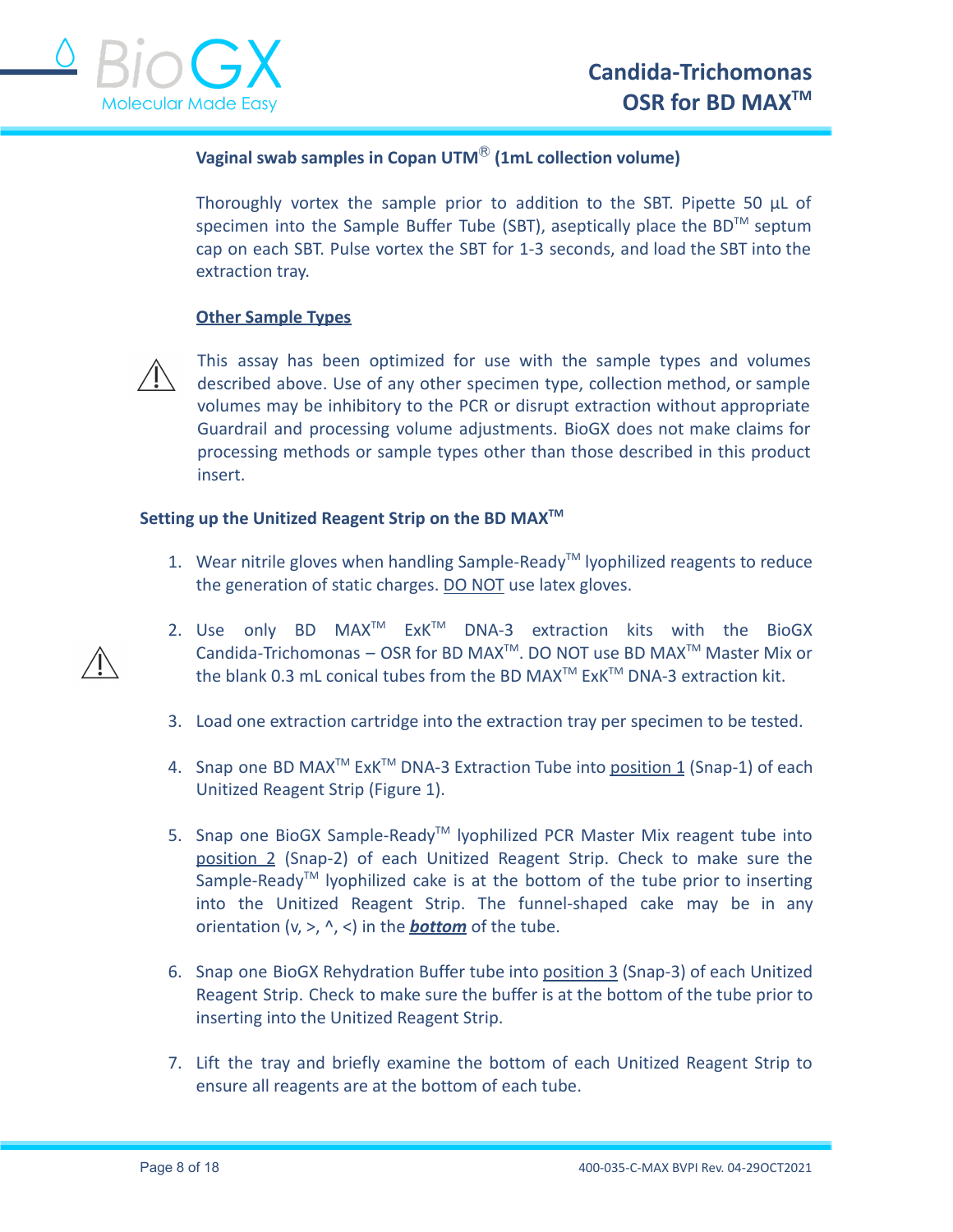

- 8. Proceed with worklist generation and sample loading per BD MAX<sup>TM</sup> operating instructions. Select the appropriate User Defined Protocol (eUDP) provided by BioGX.
- 9. Load the extraction tray and, if necessary, a new PCR card into the instrument, close the door, and click "Start Run". Snap position 4 (Snap-4) will remain empty.



## BD MAX ExK™ 4-Snap Unitized Reagent Strip Single Master Mix Type 4 Setup

**Figure 1 – Diagram of BD MAXTM ExKTM 4-snap Unitized Reagent Strips**

**NOTE:** Always first insert all Snap-1 tubes, then all Snap-2 tubes, then all Snap-3 tubes into the Unitized Reagent Strip.

## **QUALITY CONTROL**

Calibration of BioGX Candida-Trichomonas  $-$  OSR for BD MAX<sup>TM</sup> is not required. Each CONTROL BioGX Candida-Trichomonas - OSR for BD MAX<sup>™</sup> includes molecular primers and probes specific for the detection of the DNA sample processing control (SPC) present in the BD MAX<sup>™</sup> ExK<sup>™</sup> DNA-3 Extraction Kit. No external addition of SPC is required. The SPC serves as both a sample extraction control and a PCR internal amplification control (IAC).

Laboratories must establish the number, type, and frequency of testing of control materials according to guidelines or requirements of local, provincial, state, and federal and/or country regulations or accreditation organizations in order to monitor the effectiveness of the entire analytical process. For general Quality Control guidance, the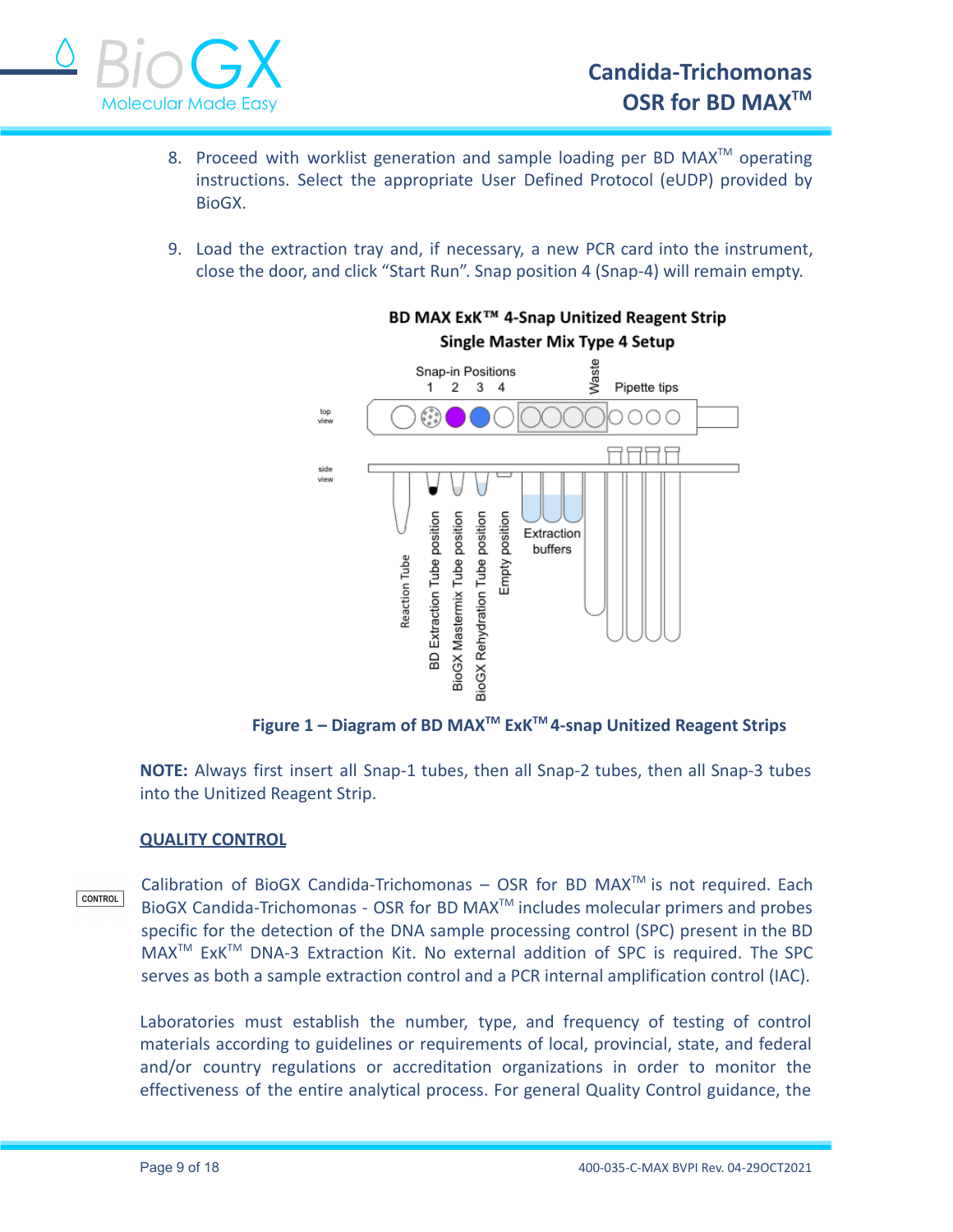

user may wish to refer to CLSI, MM3, and EP12<sup>7,10</sup>. External Controls available from BioGX are treated as if they were patient samples (Refer to Table 1 in the "Results Interpretation" section for the interpretation of External Control assay results).

It is recommended that one (1) External Positive Control and one (1) External Negative Control be run at least daily until adequate process validation is achieved on the BD MAX<sup>™</sup> System in each laboratory setting. Reduced frequency of control testing should be in accordance with applicable regulations.

The External Negative Control is intended to detect reagent or environmental contamination (or carry-over) by target nucleic acids. Various types of External Controls are recommended including a previously characterized sample known to be negative or a No Template Control (NTC) to allow the user to select the most appropriate for their laboratory quality control program. BioGX recommends the NTC consist of molecular grade water to be added to the SBT. The same quantity of molecular grade water as sample volume that is being processed should be used. BioGX also recommends the External negative control be prepared prior to the External Positive Control in order to reduce the potential for cross-contamination during control preparation.

The External Positive Control is intended to monitor for substantial reagent failure. Commercially available control material from BioGX or other authorized sources may be used. For the BioGX External Control suspensions, it is recommended the DNA suspensions be prepared according to their respective IFU and then added to the Sample Buffer Tube (SBT). Please refer to BioGX Instructions for Use available for download at [www.biogx.com](http://www.biogx.com) by clicking on "Int. Product Documents" under "Education Center" and selecting the appropriate product under "Template Controls".

All External Controls should yield the expected results outlined in Table 1. Briefly, positive results for External Positive Control, and negative for External Negative Controls. An External Negative Control yielding a positive result is indicative of environmental and/or sample cross-contamination. An External Positive Control that yields a negative result is indicative of a specimen handling or reagent preparation problem.

An External Control that yields an Unresolved, Indeterminate, or Incomplete test result is indicative of a reagent or a BD MAX<sup>™</sup> System failure. Check the BD MAX<sup>™</sup> System monitor for any error messages. Refer to the "System Error Summary'' section of the BD MAX<sup>™</sup> System User's Manual<sup>9</sup> for interpretation of warning and error codes. If the problem persists, use reagents from an unopened pouch or use a new assay kit.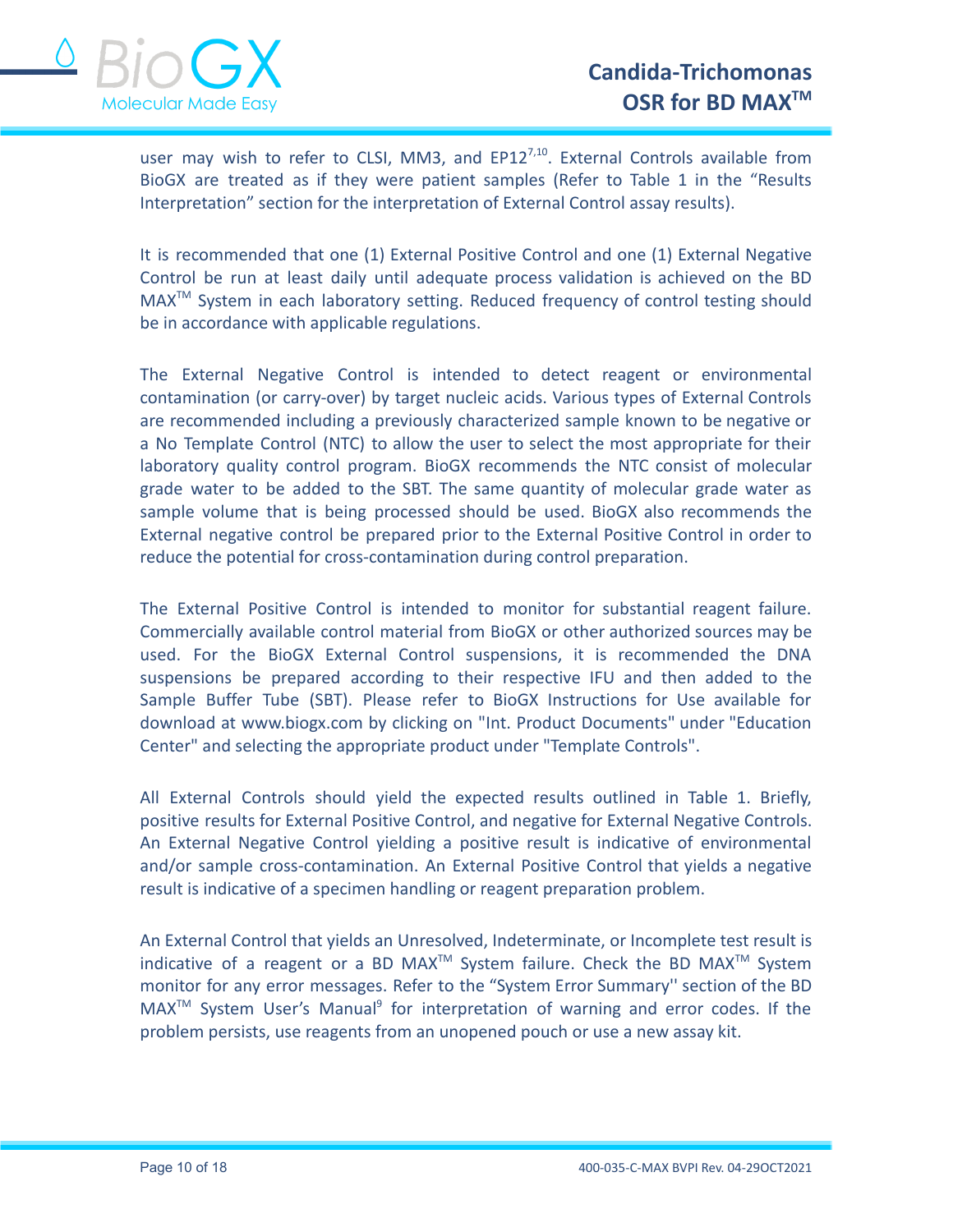

## **RESULTS INTERPRETATION**

Results are available on the *Results* tab in the *Results* window on the BD MAX<sup>™</sup> System monitor. The BD MAX<sup>™</sup> System software automatically interprets the test result when the BioGX eUDP is used. Possible results for each target for patient samples are shown in Table 2. Presence of one or more of the targets is possible, and will result in multiple targets being positive at once.

#### **External Negative and Positive Controls**

If the positive or negative control does not exhibit the expected performance as described in Table 1, the assay may have been set up/or executed improperly, or reagent or equipment malfunction could have occurred. In this case, invalidate the run and re-test all samples in that run.

The Sample Processing Control serves as sample extraction control and an internal amplification control. In the event that target results are negative, an SPC result must be positive for the viral target result to be identified as a valid negative result.

For further reference, please reference the product insert for Lyophilized Control Template Beads (BioGX Product Number Series 720-XXXX) which is available for download at www.biogx.com by using the drop down menu at the top right of the home page. Select "Education Center" then select "Int. Product Documents". Choose the appropriate product number under "Template Controls".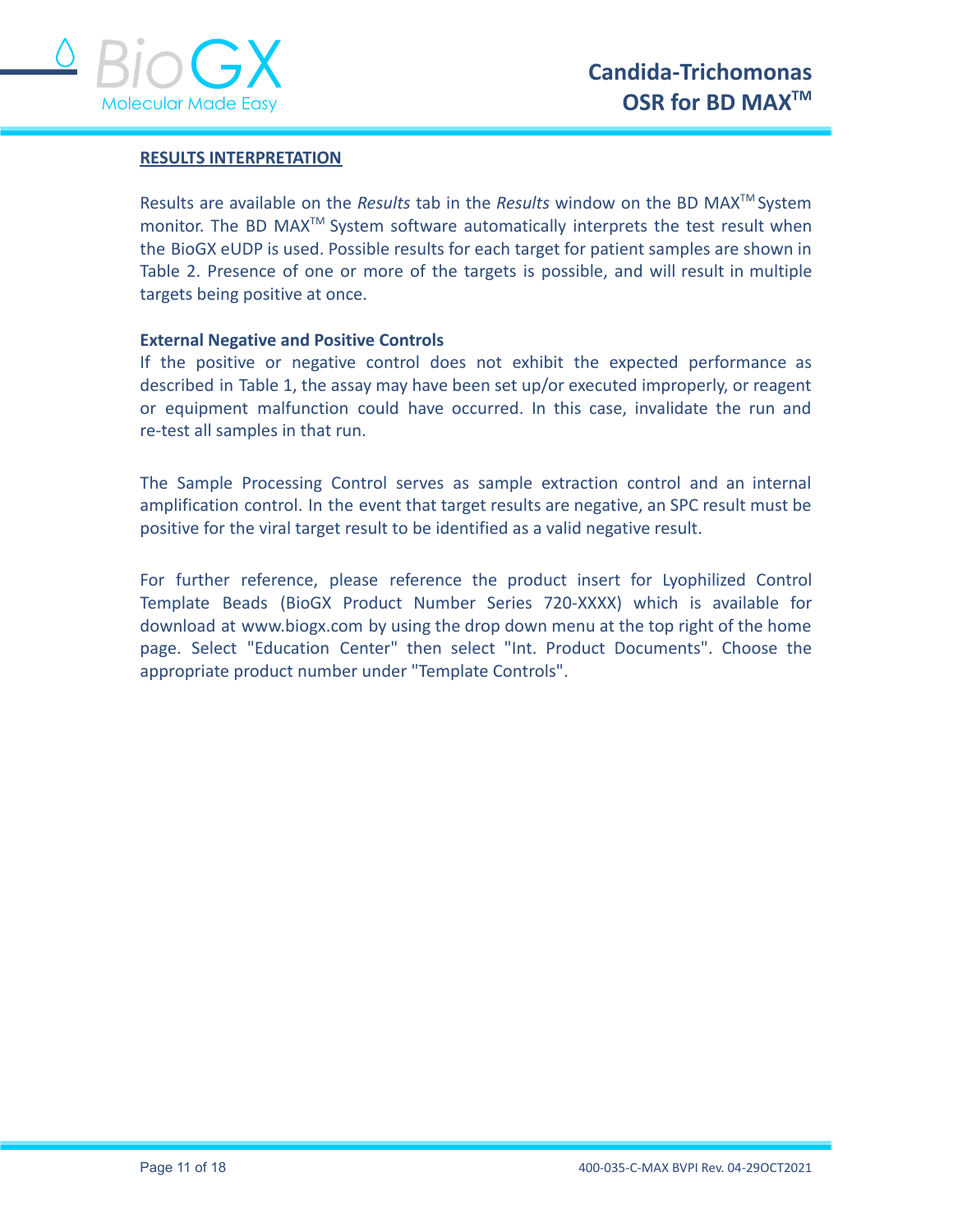

| <b>Control Type</b>                                               | <b>Applicability for</b><br><b>Monitoring</b>                          | <b>Expected Results</b> |            |             |            |            |
|-------------------------------------------------------------------|------------------------------------------------------------------------|-------------------------|------------|-------------|------------|------------|
|                                                                   |                                                                        | Glab                    | <b>Alb</b> | <b>Krus</b> | <b>TV</b>  | <b>SPC</b> |
| <b>Negative Control</b><br>-Addition of molecular<br>grade water* | Reagent and/or<br>environmental                                        | <b>NEG</b>              | <b>NEG</b> | <b>NEG</b>  | <b>NEG</b> | <b>POS</b> |
| <b>Negative Control - Known</b><br><b>Negative Sample</b>         | contamination                                                          | <b>NEG</b>              | <b>NEG</b> | <b>NEG</b>  | <b>NEG</b> | <b>POS</b> |
| <b>Glab Positive Control</b>                                      | Substantial reagent failure<br>including primer and probe<br>integrity | <b>POS</b>              | <b>NEG</b> | <b>NEG</b>  | <b>NEG</b> | <b>POS</b> |
| Alb Positive Control                                              | Substantial reagent failure<br>including primer and probe<br>integrity | <b>NEG</b>              | <b>POS</b> | <b>NEG</b>  | <b>NEG</b> | <b>POS</b> |
| <b>Krus Positive Control</b>                                      | Substantial reagent failure<br>including primer and probe<br>integrity | <b>NEG</b>              | <b>NEG</b> | <b>POS</b>  | <b>NEG</b> | <b>POS</b> |
| <b>TV Positive Control</b>                                        | Substantial reagent failure<br>including primer and probe<br>integrity | <b>NEG</b>              | <b>NEG</b> | <b>NEG</b>  | <b>POS</b> | <b>POS</b> |

## **Table 1. Interpretation of BioGX external controls.**

\*BioGX recommends the NTC consist of molecular grade water to be added to the SBT. The same quantity of molecular grade water as sample volume that is being processed should be used.

## **Examination and Interpretation of Patient Specimen Results**

Assessment of clinical specimen test results should be performed after the external positive and negative controls have been examined and determined to be valid and acceptable. If the controls are not valid, the patient results cannot be interpreted. The list of expected results is outlined in Table 2. If results are obtained that do not follow these guidelines, re-extract and re-test the sample. If repeat testing yields similar results, collect a fresh sample from the patient for testing.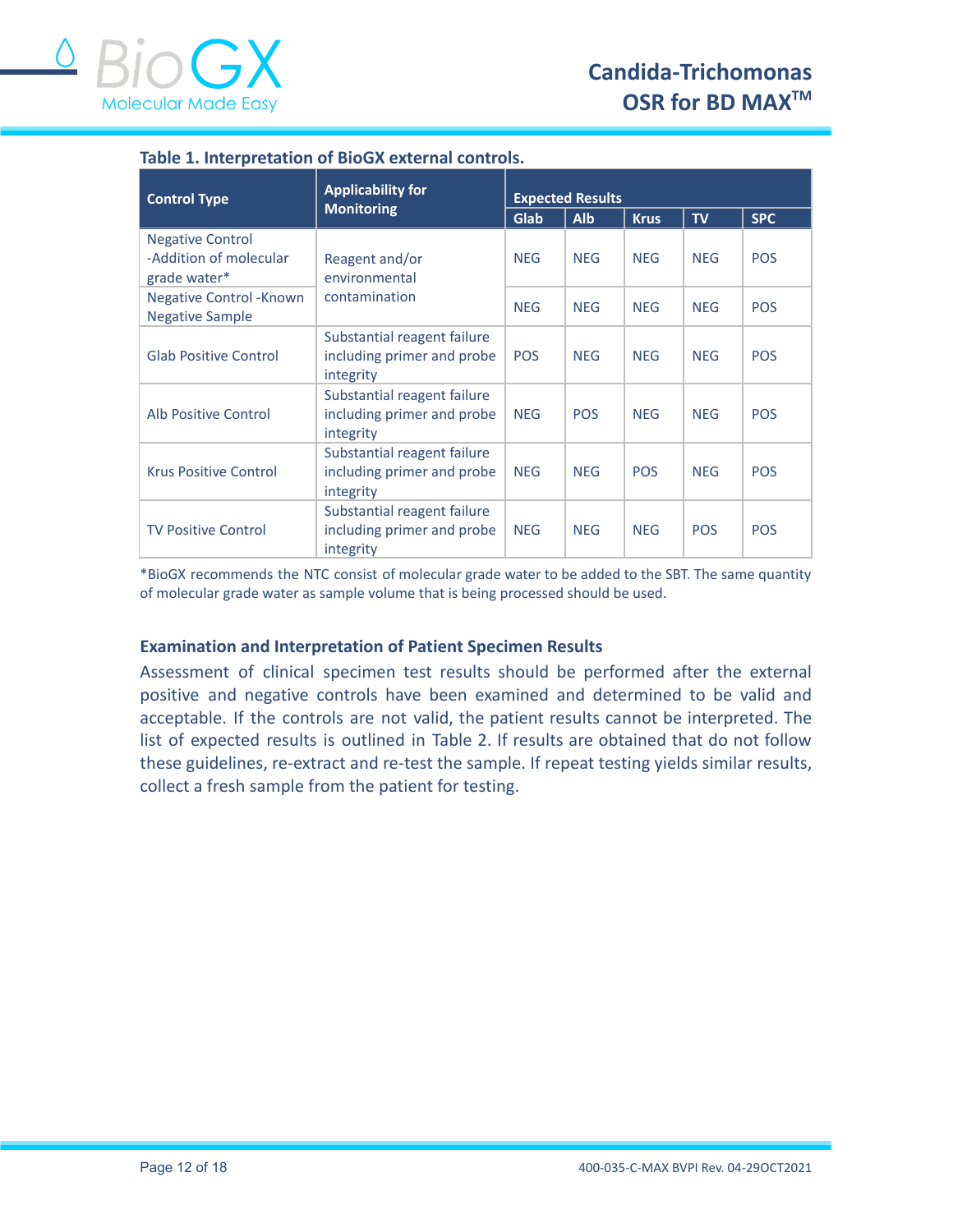

| <b>Results<sup>a</sup></b>                                                               | Interpretation                                                                                                                               |
|------------------------------------------------------------------------------------------|----------------------------------------------------------------------------------------------------------------------------------------------|
| <b>Glab POSITIVE</b>                                                                     | The Candida glabrata target has a Ct within the<br>$\bullet$<br>valid range and endpoint above the minimum<br>setting.                       |
| <b>Alb POSITIVE</b>                                                                      | The Candida albicans target has a Ct within the<br>$\bullet$<br>valid range and endpoint above the minimum<br>setting.                       |
| <b>Krus POSITIVE</b>                                                                     | The Candida krusei target has a Ct within the<br>$\bullet$<br>valid range and endpoint above the minimum<br>setting.                         |
| <b>TV POSITIVE</b>                                                                       | The Trichomonas vaginalis target has a Ct within<br>$\bullet$<br>the valid range and endpoint above the minimum<br>setting.                  |
| <b>Glab NEGATIVE,</b><br>Alb NEGATIVE,<br><b>Krus NEGATIVE, OR</b><br><b>TV NEGATIVE</b> | The respective target did not amplify and the SPC<br>$\bullet$<br>has a Ct within the valid range and endpoint<br>above the minimum setting. |
| <b>UNR</b>                                                                               | Unresolved Result. No target amplification; No<br>$\bullet$<br>SPC amplification.                                                            |
| <b>IND</b>                                                                               | Indeterminate due to BD MAX™ System failure<br>$\bullet$<br>(with Warning or Error Codes <sup>b</sup> )                                      |
| <b>INC</b>                                                                               | Incomplete Run (with Warning or Error Codes <sup>b</sup> )<br>$\bullet$                                                                      |

<sup>a</sup>A positive test result does not necessarily indicate the presence of viable infectious organisms. A positive result is indicative of the presence of target nucleic acid. A negative test result does not preclude the presence of infectious organisms and should not be used as the sole basis for treatment or other patient management decisions.

<sup>b</sup>Refer to the "Troubleshooting" section of the BD MAX<sup>™</sup> System User's Manual<sup>9</sup> for interpretation of warning and error codes.

**NOTE:** In the presence of a high concentration positive result for any target, the SPC may be adversely affected (no amplification or delayed). This is normal.

## **REPEAT TEST PROCEDURE**

In case of instrument failure, repeat testing can be performed by setting up a new run using the original sample/specimen and a fresh SBT as described above in the "Specimen Preparation" section.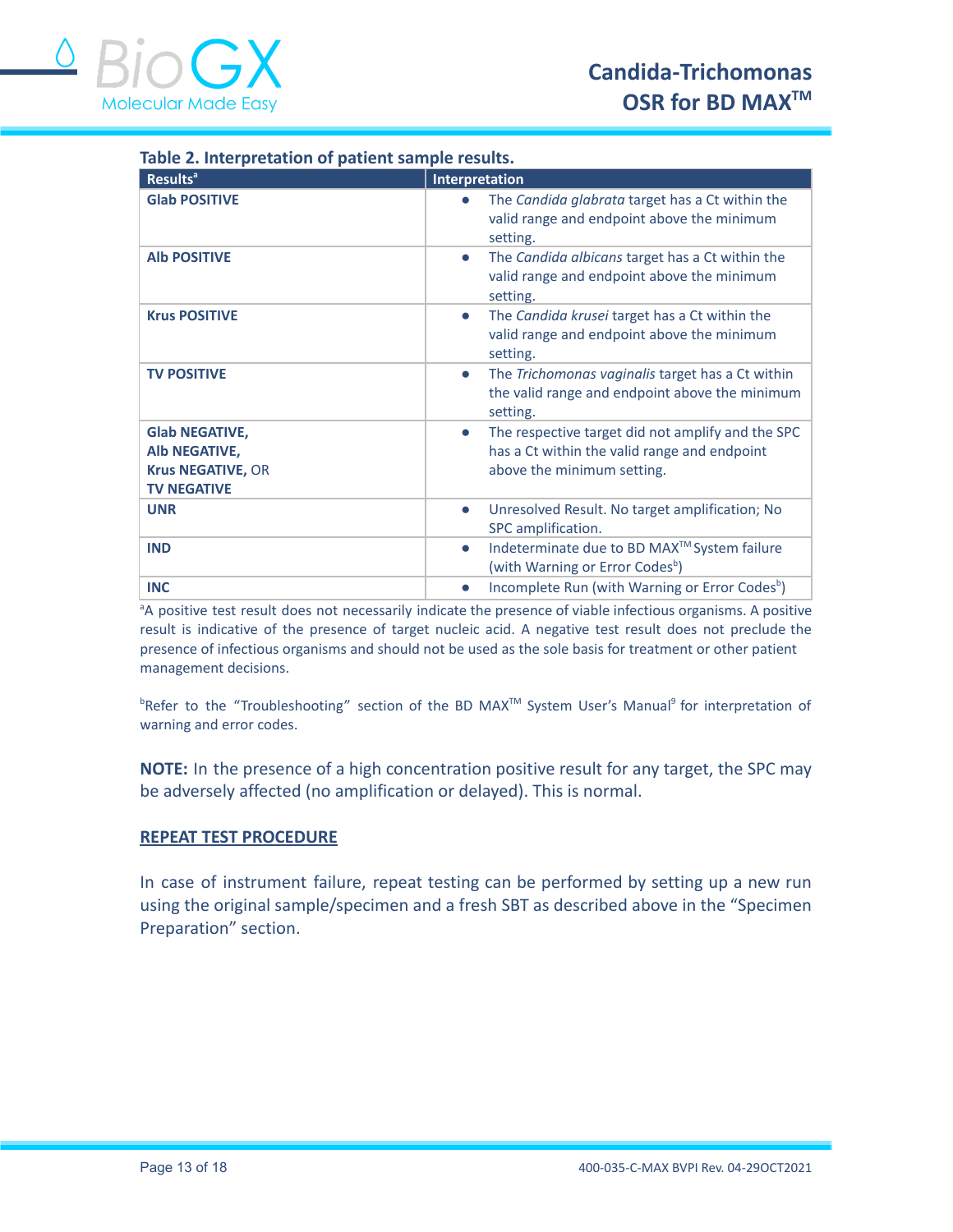

## **LIMITATIONS OF THE PROCEDURE**

- For *in vitro* diagnostic use.
- This device is not designed as the sole means of diagnosis of infectious disease. By inherent nature of the technology used for nucleic acid extraction and detection, nucleic acid can be detected from dead organisms. The Intended Use is limited to the detection of the presence of the nucleic acid signature of an organism, and not the diagnosis of disease or disease state.
- This product is intended for use with specimens collected using specimen collection and transport devices listed in the "Equipment and Materials Required But Not Provided" section.
- This product should only be used with BD MAX<sup>™</sup> Open System Reagents on the BD MAX<sup>™</sup> System.
- Incorrect test results may occur from improper specimen collection, handling or storage, technical error, sample mix-up or because the number of organisms in the specimen is below the analytical sensitivity of the test. Careful compliance with the package insert instructions and the BD MAX<sup>TM</sup> System User's Manual<sup>9</sup> are necessary to avoid erroneous results.
- Good laboratory technique is essential for the proper performance of this assay. Due to the high analytical sensitivity of this test, extreme care should be taken to preserve the purity of all materials and reagents.
- A positive test result does not necessarily indicate the presence of viable infectious organisms. A positive result is indicative of the presence of target nucleic acid. A negative test result does not preclude presence of infectious organisms and should not be used as the sole basis for treatment or other patient management decisions.
- As with all PCR-based *in vitro* diagnostic tests, extremely low levels of target below the limit of detection of the assay may be detected, but results may not be reproducible.
- False negative results may occur due to loss of nucleic acid from inadequate collection, transport or storage of specimens, or due to an inadequate cell lysis and/or extraction. The Sample Processing Control has been added to the test to aid in the identification of specimens that contain inhibitors to PCR amplification and as a control for reagent integrity and of the assay system as a whole. The Sample Processing Control does not indicate if nucleic acid has been lost due to inadequate collection, transport or storage of specimens, or if cells have been adequately lysed.
- $\bullet$  The BioGX Candida-Trichomonas OSR for BD MAX<sup>TM</sup> results may sometimes be Unresolved due to an invalid Sample Processing Control, or be Indeterminate or Incomplete due to instrument failure, and require retesting that can lead to a delay obtaining final results.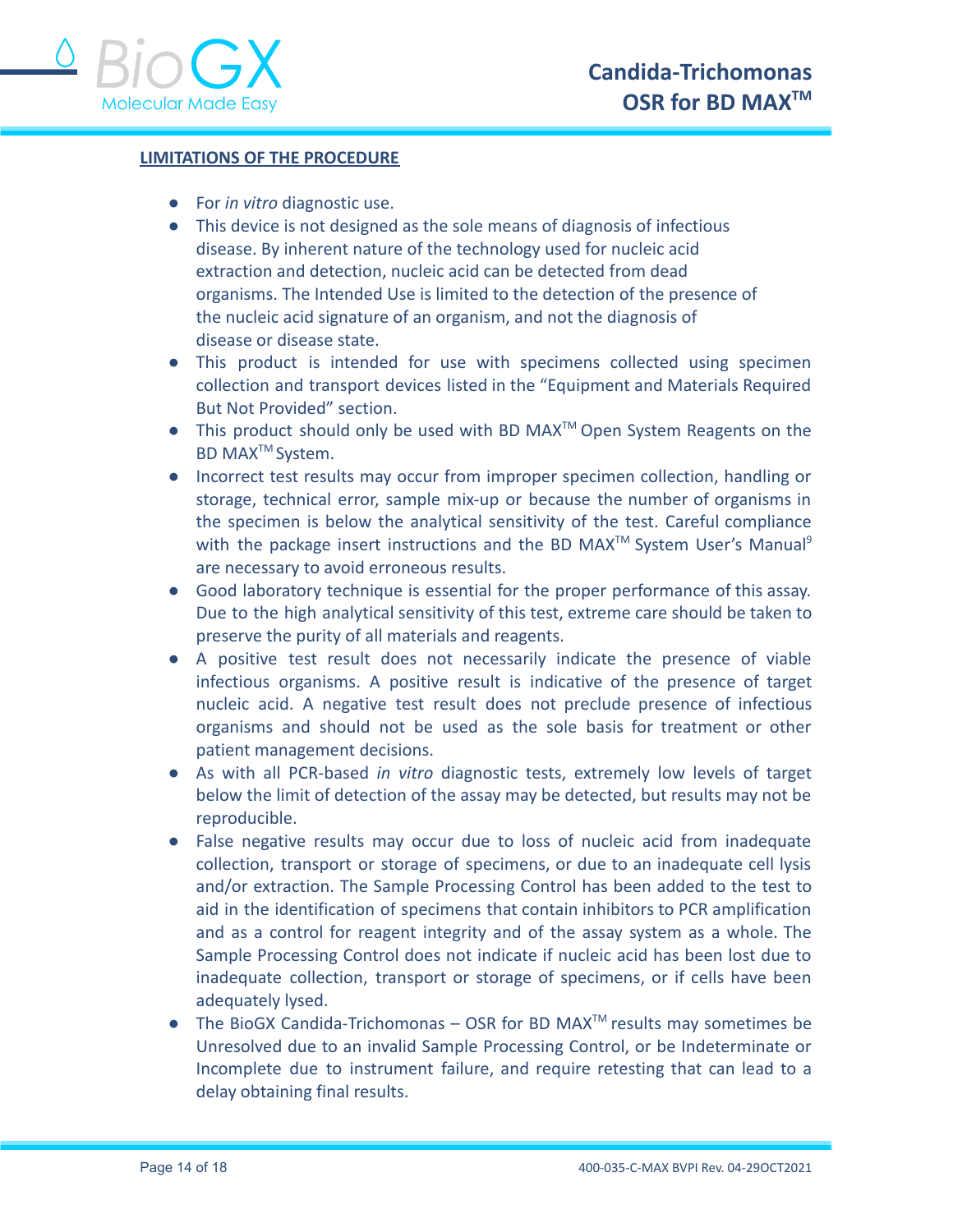

- Mutations or polymorphisms in primer- or probe-binding regions may affect detection of new or unknown *Candida* or *Trichomonas* resulting in a false negative result with the BioGX Candida-Trichomonas – OSR for BD MAX<sup>™</sup>.
- The BioGX *Candida-Trichomonas* OSR for BD MAX<sup>™</sup> requires the use of five (5) optical channels from the BD MAX<sup>™</sup>System: 475/520 channel, 530/565 channel, 585/630 channel, 630/665 channel, and 680/715 channel.

## **PERFORMANCE CHARACTERISTICS**

## **Analytical and Diagnostic Specificity**

Specificity was determined by running negative sample matrix (Hologic ThinPrep $^{\circledR}$  and Copan UTM<sup>®</sup>) spiked with positive control template. The BioGX Candida-Trichomonas -OSR for BD MAXTM was positive for *Candida albicans, Candida glabrata, Candida krusei,* and *Trichomonas vaginalis*.

The BioGX Candida-Trichomonas - OSR for BD MAX<sup>™</sup> test was run with ATCC MSA-1002 (20 Strain Even Mix Genomic Material) which does not contain genomic DNA for *Candida albicans, Candida glabrata, Candida krusei,* and *Trichomonas vaginalis*. Results were negative for *Candida albicans, Candida glabrata, Candida krusei,* and *Trichomonas vaginalis*.

The BioGX Candida-Trichomonas - OSR for BD MAX<sup>™</sup> test was run against Zeptometrix NATtrol positive controls for *Trichomonas vaginalis* and Zeptometrix titered live cell positive controls for *Candida albicans, Candida glabrata,* and *Candida krusei.* Titered cell controls were diluted to concentrations that represented approximately 200 copies per SBT and the NATtrol control for *Trichomonas vaginalis* was diluted to a concentration where the expected Ct would be representative of 200 copies per SBT. All targets were detected.

## **Analytical and Diagnostic Sensitivity**

The analytical sensitivity for the BioGX Candida Trichomonas - OSR for BD MAX<sup>TM</sup> was determined as follows: Dilution series of quantified positive synthetic DNA samples (BioGX template controls) for each target and clinical matrix were added to the SBT. All samples were tested in duplicate. The LOD for each collection device and sample type (cervical swab samples in Hologic ThinPrep<sup>®</sup> and vaginal swab samples in Copan UTM<sup>®</sup>) was determined for 20 independent contrived samples. Analytical sensitivity (Limit of Detection, LoD) was defined as the lowest concentration at which 95% of all replicates tested positive (Table 3).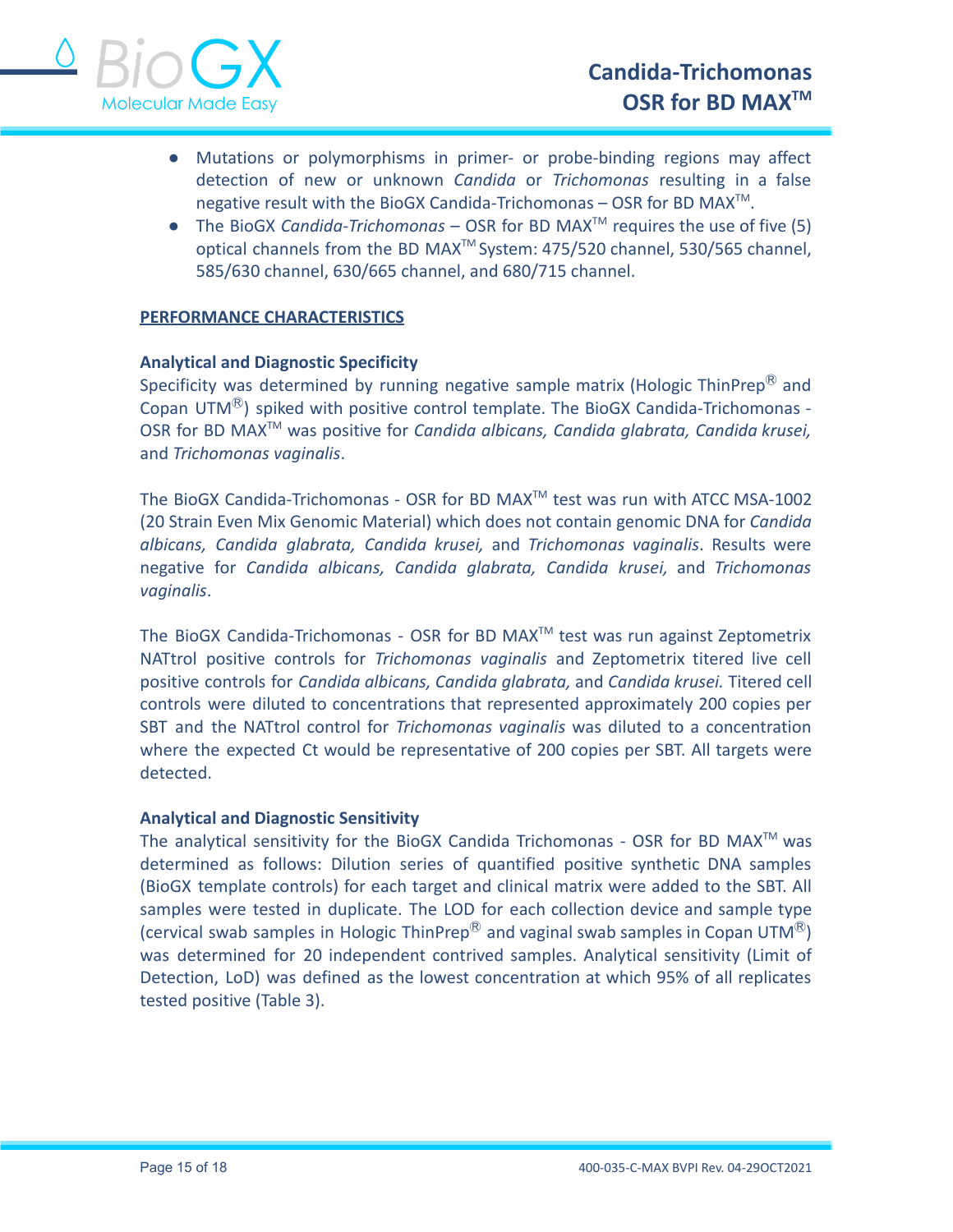

| Table 3. Analytical sensitivity for BioGX Candida-Trichomonas - OSR for BD MAX <sup>™</sup> |                                                                                          |                                                                                                       |                                                                                                       |
|---------------------------------------------------------------------------------------------|------------------------------------------------------------------------------------------|-------------------------------------------------------------------------------------------------------|-------------------------------------------------------------------------------------------------------|
| <b>Target</b>                                                                               | LoD (copies per mL)<br><b>Cervical swab sample</b><br>in Hologic ThinPrep $^{\circledR}$ | LoD (copies per mL)<br>Vaginal swab sample in<br>Copan UTM $^{\circledR}$ (3 mL<br>collection volume) | LoD (copies per mL)<br>Vaginal swab sample in<br>Copan UTM $^{\circledR}$ (1 mL<br>collection volume) |
|                                                                                             |                                                                                          |                                                                                                       |                                                                                                       |
| Candida albicans                                                                            | $1.14 \times 10^{3}$                                                                     | $2.27 \times 10^{3}$                                                                                  | $4.54 \times 10^{3}$                                                                                  |
| Candida glabrata                                                                            | 7.75 x $10^2$                                                                            | $1.55 \times 10^{3}$                                                                                  | $3.10 \times 10^{3}$                                                                                  |
| Candida krusei                                                                              | $1.16 \times 10^{3}$                                                                     | $2.32 \times 10^3$                                                                                    | $4.64 \times 10^{3}$                                                                                  |
| Trichomonas vaginalis                                                                       | $8.75 \times 10^{2}$                                                                     | $1.75 \times 10^{3}$                                                                                  | $3.50 \times 10^{3}$                                                                                  |

Analytical sensitivity during co-infection was tested by challenging the BioGX Candida-Trichomonas  $-$  OSR for BD MAX<sup>TM</sup> in pairs of high concentration (10,000X LOD) of one target against low concentration (1X LOD) of another for all possible pairs in the test. All low concentration targets were positive and were not outcompeted by amplification of the high concentration target.

## **Reproducibility**

The reproducibility study was performed on *Candida krusei* synthetic target template by three separate technicians independently on two BD MAX<sup>™</sup> instruments. All users obtained equivalent results.

## **Manufacturing Reproducibility**

Two independent lots were manufactured at and were found to be equivalent based on internally established QC acceptance procedures.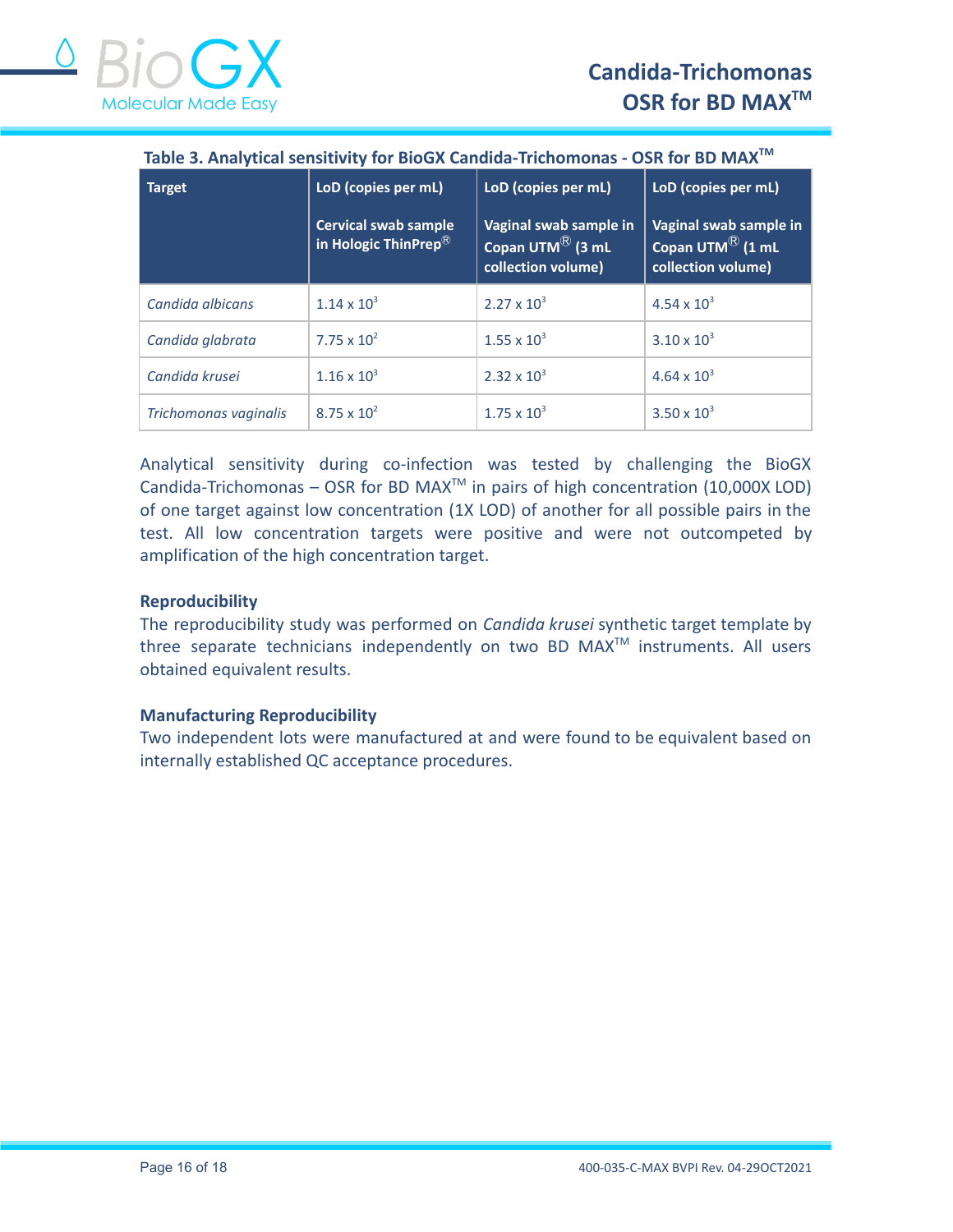

#### **REFERENCES**

- 1. Schabereiter-Gurtner, Claudia, et al. "Development of novel real-time PCR assays for detection and differentiation of eleven medically important Aspergillus and Candida species in clinical specimens." *Journal of clinical microbiology* 45.3 (2007): 906-914.
- 2. Muir, Alastair, et al. "Rapid electrochemical identification of pathogenic Candida species." *Journal of medical microbiology* 58.9 (2009): 1182-1189.
- 3. Pillay, Allan, et al. "Comparison of a TaqMan-based real-time polymerase chain reaction with conventional tests for the detection of Trichomonas vaginalis." *Sexually transmitted infections* 83.2 (2007): 126-129.
- 4. Centers for Disease Control Website, [www.cdc.gov,](http://www.cdc.gov) accessed May 23, 2018.
- 5. Sobel, Jack D. "Vulvovaginal candidosis." *The Lancet* 369.9577 (2007): 1961-1971.
- 6. Saleh, Amir M., et al. "Diagnosis of Trichomonas vaginalis by microscopy, latex agglutination, diamond's media, and PCR in symptomatic women, Khartoum, Sudan." *Diagnostic Pathology* 9.1 (2014): 49.
- 7. Clinical and Laboratory Standards Institute. Protection of laboratory workers from occupationally acquired infections; Approved Guideline. Document M29 (Refer to the latest edition).
- 8. Centers for Disease Control and Prevention and National Institutes of Health. Biosafety in Microbiological and Biomedical Laboratories. Choosewood L.C. and Wilson D.E. (eds) (2009). HHS Publication No. (CDC) 21-1112.
- 9. BD MAX<sup>™</sup> System User's Manual (refer to the latest revision) BD Life Sciences, Sparks, Maryland 21152 USA.
- 10. Clinical and Laboratory Standards Institute. Molecular Diagnostic Methods for Infectious Diseases, 3rd Edition. Nolte F. S. (2015). Document MM3 (Refer to the latest edition).

| <b>Revision</b> | <b>Date</b> | <b>Description of Change</b>                                                                                                                                                                                                                                                                                                                          |
|-----------------|-------------|-------------------------------------------------------------------------------------------------------------------------------------------------------------------------------------------------------------------------------------------------------------------------------------------------------------------------------------------------------|
| 04              | 29 OCT 2021 | Correction of manufacturing address on last page.                                                                                                                                                                                                                                                                                                     |
| 03              | 27 AUG 2021 | Updated reagent quantity per pouch; included BioGX positive<br>control template part number and updated open pouch stability.<br>Updated Snap-4 image, added external control processing and result<br>interpretation. Updated unit of measure of LoD, symbol table,<br>branding, long term storage temperature to 2-25C and shipment<br>temperature. |
| 02              | 09 NOV 2018 | Added use of BD ExK 4-snap                                                                                                                                                                                                                                                                                                                            |
| 01              | 14 SEP 2018 | <b>Initial Release</b>                                                                                                                                                                                                                                                                                                                                |

#### **REVISION HISTORY**